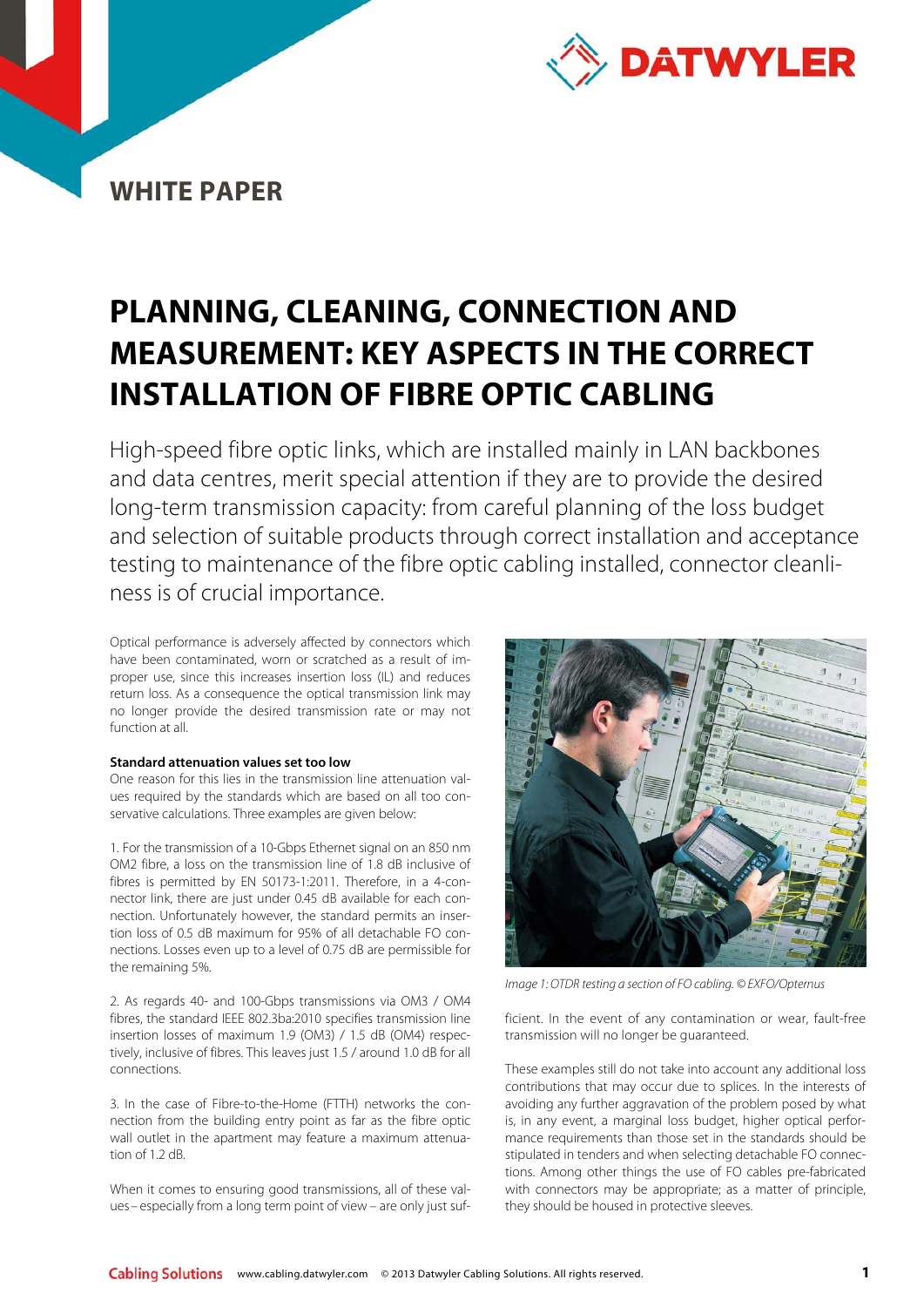

# **More stringent IL limits recommended**

The insertion loss (IL) values specified in EN 50173-1:2011 and ISO/IEC 11801:2010 for detachable FO connections apply to each plugged connection ("round-robin" principle). This means, for example, that even the connection of a patch cable to an installation cable fitted with connectors – whether preassembled or with pigtails spliced on – should not exceed the specified values in order to comply with the insertion loss for the whole transmission link stipulated in the standards (see for example EN 51073-1:2011, Tables F4 and F5).

As explained above, these values are "minimum requirements" at best. Measurement standard ISO/IEC 14763-3, on the other hand, is more demanding, as it specifies defined basic conditions. In particular it stipulates that the measuring cable should have a "master connector" (reference connector) of high centricity.

Table 4 of ISO/IEC 14763-3, moreover, specifies more stringent insertion loss values for detachable FO connections between the master connector and the connector of the link to be measured than EN 50173-1:2011 above. For SC connectors with multimode fibres these are a maximum of 0.3 dB, 0.5 dB with single-mode fibres.

Datwyler takes the view that these lower IL values should also apply to other standardised connectors which are in fact all expressly permitted in the cabling standards. This refers particularly to the LCD (IEC 61754-20) and MPO (IEC 61754-7) connectors for data centre cabling systems mentioned in Part 5 of EN 50173:2011. As explained above, in order to guarantee reliable transmission for data rates greater than 10-Gbps insertion loss values should if possible be kept even lower than those specified in ISO/IEC 14763-3.

### **Two measurement methods**

Standard ISO/IEC 14763-3 above describes the "Testing of optical fibre cabling" for application-neutral cabling. It explains basic terminology, requirements, test set-ups and measurement methods.

This standard basically provides two methods of acceptance testing: measurement with an attenuation meter or using an OTDR (see Image 2 and 3 on the right). The advantage of OTDR measurement is that an experienced installer can also immediately use the results for troubleshooting and defect rectification.

### **High reflections as a warning signal**

OTDR measurement also provides information on reflections and therefore covers events which cannot be recorded with an attenuation meter. It is interesting that the values for reflection loss (RL) in the application-neutral cabling standards are kept very moderate: > 20 dB for multimode and > 35 dB for singlemode cables.

These low RL requirements should only be seen in the context of the transmission components (VSCEL) used in the LAN. Low RL figures mean relatively high reflection. The transmission performance of LAN-specific laser diodes essential for data rates ≥ 1Gbps is virtually unaffected by reflection.

The laser diodes in metro and wide area networks (FP and DFB lasers), on the other hand, react very sensitively to reflection at connectors. For this reason APC connectors with high return flow values are almost invariably used in MAN and WAN.

Low reflection loss figures are always a sign of poor connector transfer and indicate installation flaws. These could be contaminated connectors, an air gap between the fibre cores or scratched or otherwise worn end faces.

## **Taking measurements**

The "3 jumper" method has become widespread for measurement using an attenuation meter (Image 2). This involves carrying out zero adjustment with three relatively short cables (launch cord, field calibration cord and tail cord). During measurement the field calibration cord is replaced by the device under test. If the light source of the attenuation meter has no specified mode distribution (EF = encircled flux, LMD mode excitation in accordance with Annex A of ISO/IEC 14763-3), the launch cord must be wound on a defined mandrel. This ensures that the specified mode distribution is achieved.





Measurement using OTDR (Image 3) must also be carried out with a launch cord and tail cord. For launch and tail the standard stipulates at least 75 metres for multimode fibres and 150 metres for single-mode fibres. Under certain conditions a bilateral (bidirectional) OTDR measurement is required to determine the effective attenuation value. This helps during the occurrence of apparent signal amplifications known as gainers, produced when different fibres are connected, when smaller fibre cores are spliced to larger ones or when different types of fibre are connected.



Image 3: Measurement with OTDR.

In both test methods the measuring cords must contain fibres with the same nominal values as the device being tested. In multimode cables the nominal values are the core and sheath diameter, in single-mode cables the mode field diameter and sheath diameter, and in both the numerical aperture.

In single-mode connections installation flaws can be detected by taking measurements in two different wavelength ranges (1310 nm and 1550 nm or greater). Such testing is therefore frequently required for single-mode fibres.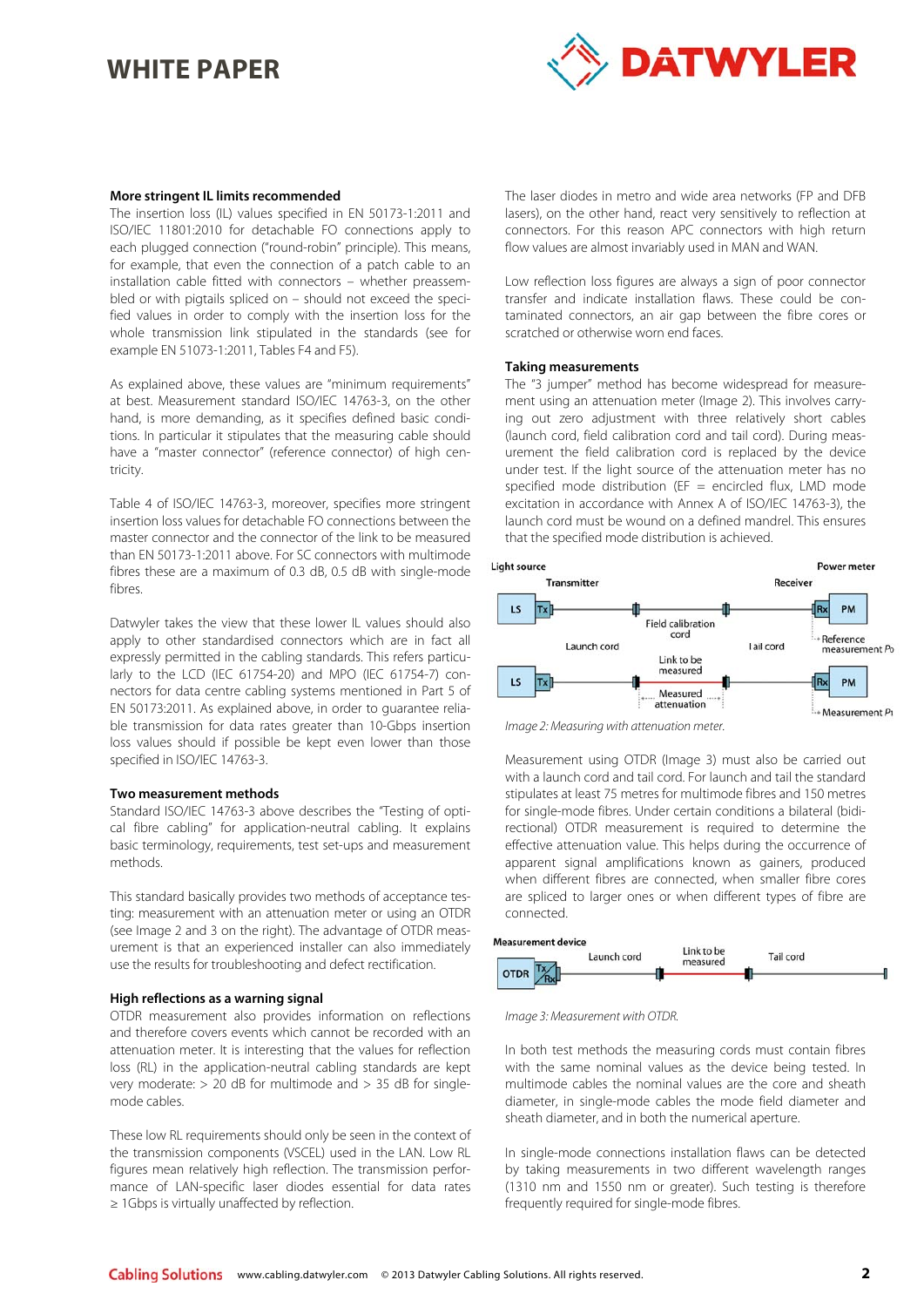

# **Always nice and clean**

Clean FO connections are not only an important prerequisite for successful acceptance testing. If fibre optic links are to have a long life, the fibre optic connectors must always be kept clean and be carefully cleaned during each mating process. If treated with care FO connectors can easily be used for up to 1000 mating cycles. Without cleaning, however, they can be permanently damaged, even completely ruined, during the very first mating process.



Image 4: Examples of contaminated and cleaned connector end faces.

This topic is so important that it has found its way into cabling standards. In ISO/IEC 11801 under "General Requirements" 10.3.1 it states that: "Optical fibre adapters and connectors should be protected from dust and other contaminants, specifically while they are in an unmated state. End faces of connectors shall be inspected according to ISO/IEC 14763-3 and subsequently cleaned when necessary, prior to connection."

# **Requirements under standard**

Section 5.3.2 of ISO/IEC 14763-3 dated September 2010 says the following on this sub-

ject: "Dust, dirt and other contaminants at the interfaces to the cabling under test or at interfaces of the test cords and at the interface to the test equipment may produce misleading results and in some cases damage the cabling under test."

It goes on to state that: "Connector end faces on the test cords shall be inspected in accordance with Annex B which is derived from IEC 61300-3-35. If they are dirty or contaminated they should be cleaned following the recommendations of Annex H and re-inspected with Annex B. If the connectors on the test cords are damaged and/or fail to meet the requirements of Annex B, the test cords shall be replaced."

February 2011 even saw the publication of a technical report devoted exclusively to "Fibre optic connector cleaning methods" (IEC/TR 62627-01:2010).

# **Typical instances of contamination**

Instances of contamination of FO connectors may occur as a result of the connector face coming into contact with the skin (sebaceous matter etc.), following contact with another connector face that has already been contaminated or with dust and dirt from the environment, for example, if the test plugs are put down on an adjacent surface (see Image 4 on the left).

If a connector has been in contact with a contaminated mating connector, it will invariably be necessary to carefully clean both connectors and the coupling. At the same time it is advantageous if the FO cabling has been installed using extendable splice boxes such as, for instance, with Datwyler OV-A models, since these make cleaning the internal connectors and the adapters considerably easier. Splice box enclosures painted black have proved helpful as dust and dirt are easier to detect against a black background.

# **Professional cleaning tools**

FO connectors can be cleaned with isopropyl alcohol (98%) and lint-free cloths, for example Kimwipes Lite. When cleaning with ultra-pure alcohol, care must be taken to remove every last trace of the cleaning agent.

However, tools that have been specially developed for cleaning FO connectors are better. For the best optical performance professional on-site cleaning equipment as featured in Datwyler's fibre optic accessories portfolio (see table below) is particularly suitable.

| <b>Description</b>           | <b>Specification</b>    | Article No. | Pcs. |
|------------------------------|-------------------------|-------------|------|
| <b>Reel Cleaner</b>          | for FO connectors       | 1411400     |      |
| Replacement reel             | for Reel Cleaner        | 14114101    | 6    |
| FO connector cleaning device | through MPO adapter     | 415627      |      |
| FO connector cleaning device | through 2.5 mm adapter  | 415628      |      |
| FO connector cleaning device | through 1.25 mm adapter | 415629      | 1    |
| Cleaning rod                 | for 2.5 mm adapter      | 1411404     | 10   |
| Cleaning rod                 | for 1.25 mm adapter     | 1411405     | 10   |

### **Acceptance test with microscope**

Correct cleaning is of particular importance when it comes to the acceptance test. In practical operation, a number of individual tests are generally carried out in series. It has happened, for example, that a fully connected splice box is tested using OTDR without the people conducting the test (who are frequently working under considerable time constraints) cleaning the test connector for the launching fibres and pigtails between measuring operations or carrying out repeat checks on the status of the connector. However, if the face of the test connector has been contaminated in the course of a test of this kind, this dirt will spread to all other connectors in the subsequent tests.

The connector end face will also wear if both connectors of a detachable FO connection and the FO adapter are not kept clean at all times.